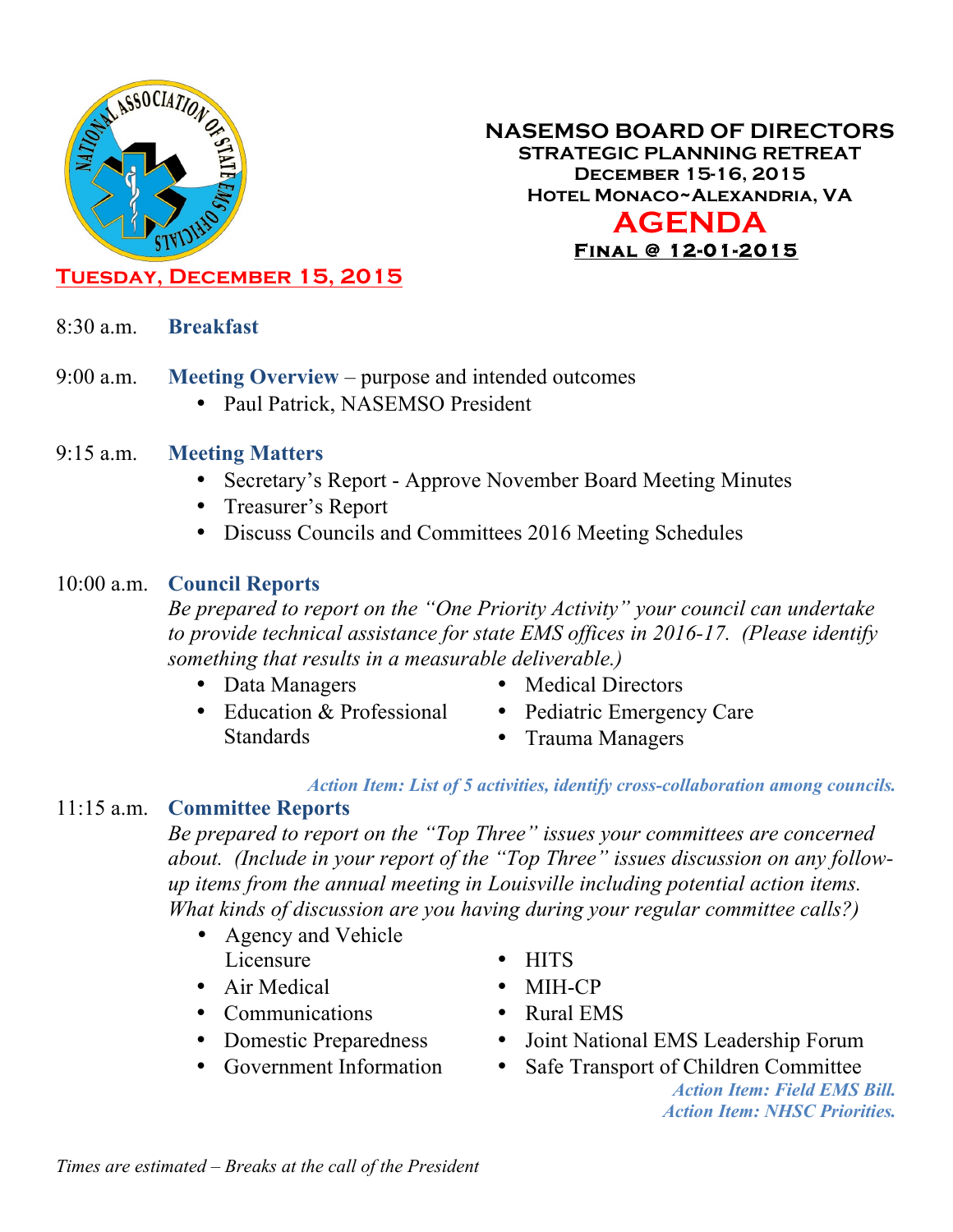12:30 p.m. **Working Lunch** – Future of NASEMSO: strategic directions and projects

### 1:15 p.m. **Project Reports**

- Support for National and State EMS Programs (CAP-1)
- Education Agenda Implementation (CAP-5)
- Military to EMS Transition (CAP-6)
- Development of EMS Performance Measures (CAP-7)
- Implementation of Evidence-Based Guidelines (CAP-X)
- Fatigue in EMS
- Ambulance Safety Design Online Clearinghouse

### 2:30 p.m. **Future NASEMSO Meetings**

*Regional representatives should present a proposal on NASEMSO's site selection process and schedule for future meetings beginning Spring 2018.*

#### 3:00 p.m. **"New World" NASEMSO Corporate Engagement**

Discuss a new approach to partnering with suppliers – engaging them in NASEMSO beyond the passive exhibit displays.

3:30 p.m. **Briefing from OnStar**

# 4:30 p.m. **Daily Recap**

Review accomplishments; finalize and rank project priorities; finalize and rank surveys or data collection, draft deadlines, and make assignments.

5:30 p.m. **Dinner**: Gather in hotel lobby to walk to Columbia Firehouse (Wine Room), 109 S. St Asaph Street, Alexandria

### **Wednesday, December 16, 2015**

- 8:00 a.m. **Breakfast**
- 8:30 a.m. **ASMI Annual Evaluation**
- 9:15 a.m. **REPLICA Support by NREMT** Tré Rodriguez
- 10:30 a.m. Identify any additional follow-up action items or assignments
- 11:45 a.m. **Adjourn and Safe Travels**